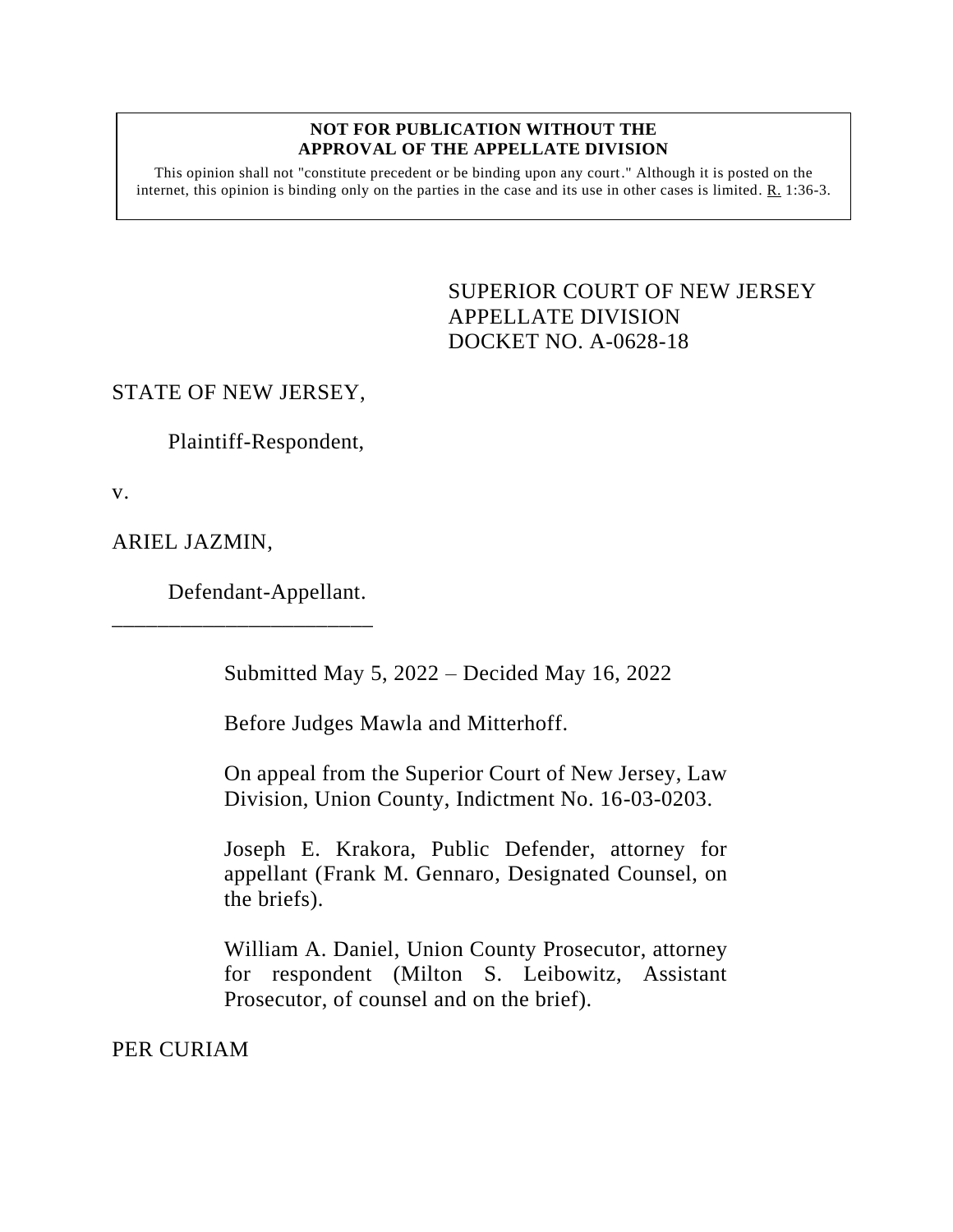Defendant Ariel Jazmin appeals from a September 28, 2018 judgment of conviction for third-degree possession of a controlled dangerous substance (CDS), N.J.S.A. 2C:35-10(a)(1) (count one); first-degree possession of a CDS with intent to distribute, N.J.S.A.  $2C:35-5(a)(1)$  and N.J.S.A.  $2C:35-5(b)(1)$ (count two); second-degree possession of CDS with the intent to distribute within 500 feet of public property, N.J.S.A. 2C:35-7.1 (count three); and thirddegree possession of imitation CDS with the intent to distribute, N.J.S.A. 2C:35- 11(a) (count four). He also challenges his sentence. We affirm.

Defendant was jointly tried and sentenced with co-defendant Angel Cesar. Neither defendant testified nor presented any witnesses. At trial, the State presented the testimony of seven witnesses. Relevant to this appeal, Union County Prosecutor's Office (UCPO) Detectives Kevin Kolbeck, Vito Colacitti, Filipe Afonso, and Lieutenant Jorge Jimenez testified as fact witnesses regarding the underlying incident and the subsequent investigation. The State also offered expert testimony from UCPO forensic chemist Margaret Cuthbert and UCPO Sergeant Gary Webb, who testified about narcotics distribution.

In Cesar's appeal, we detailed the facts and evidence adduced and addressed and rejected many of the same issues defendant raises in this appeal. State v. Cesar, No. A-0831-18 (App. Div. Apr. 23, 2021) (slip op. at 2-9).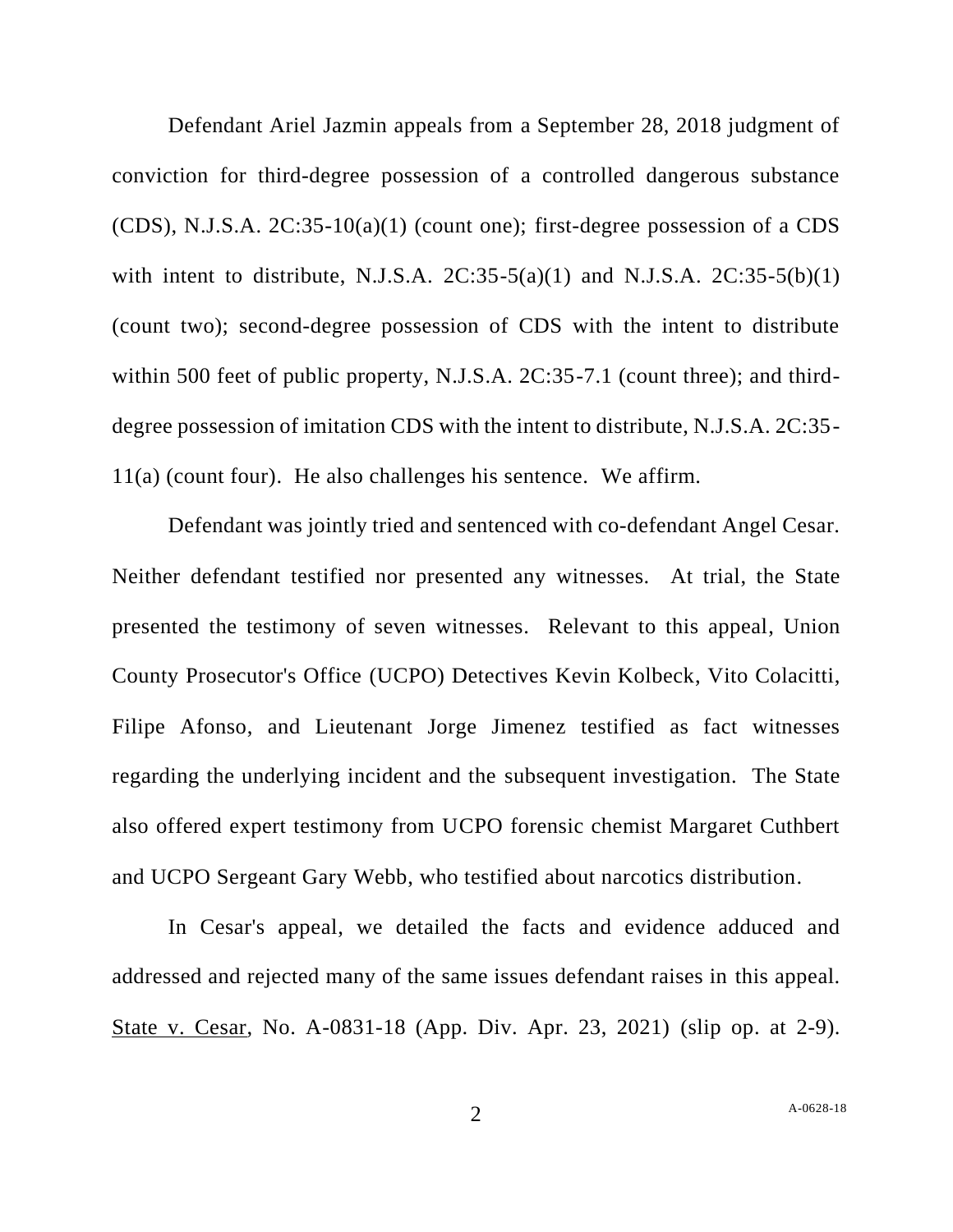Detectives were surveilling defendant and Cesar as they sat in an SUV in Linden. Id. at 3. When detectives surrounded the vehicle, it sped off, leading detectives on a high-speed chase before crashing into a tree. Id. at 4. Defendant jumped out of the vehicle and ran; a detective saw him discard what appeared to be a kilo of suspected narcotics. Ibid. Defendant was apprehended and Cesar was found in the SUV along with a duffle bag containing rectangular shaped packages wrapped with brown tape. Id. at 6. The packages contained powder that looked like cocaine. Ibid.

Cuthbert's testing showed the item defendant discarded was positive for cocaine and boric acid. Id. at 7. Webb's testimony educated the jury regarding the packaging, handling, and distribution of narcotics. Id. at 8. He also explained how drug distributors use boric acid as a cutting agent to increase the amount of drugs they can sell and their profits. Ibid.

During deliberations the jury found razor blades in a jacket in evidence. Id. at 8-9. The trial judge instructed them they could only consider the items that were moved into evidence. Id. at 9. The judge also excused a juror who could not continue to serve, replaced the juror with an alternate, and instructed the reconstituted jury to deliberate anew. Ibid. Later that morning, the jury returned its guilty verdicts. Ibid.

3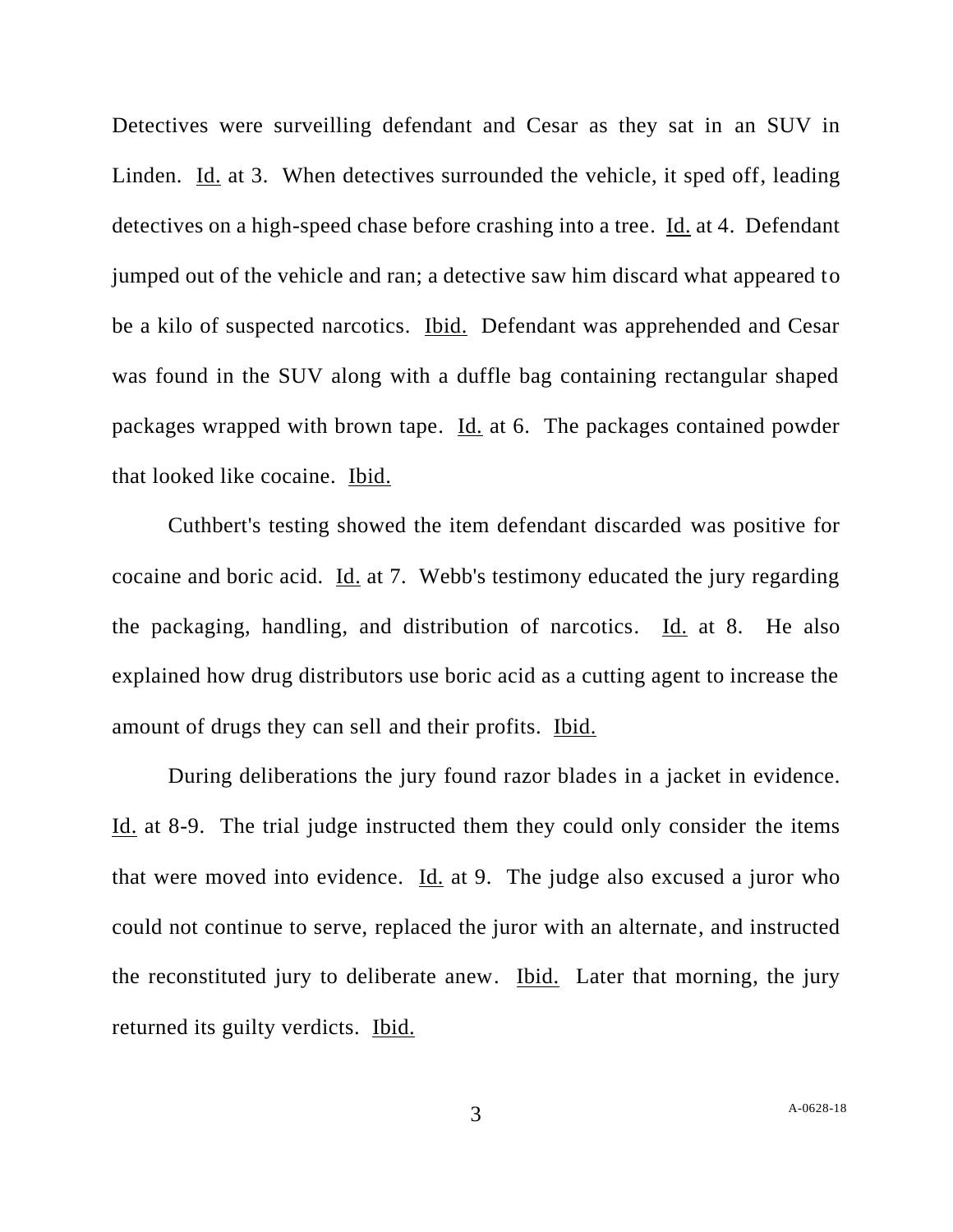On appeal, Cesar alleged: 1) he was deprived of the ability to defend himself because the judge excluded testimony regarding the quantity of the cocaine in the object defendant discarded and the items found in the SUV; 2) the judge improperly denied defendants' motion to admit their statements to police that the drugs were fake as statements against interest; 3) Webb could not offer expert testimony; and 4) the judge erred by substituting the juror and permitting deliberations to continue. We rejected these arguments and affirmed Cesar's convictions. Id. at 12-35.

Defendant raises the following arguments on appeal:

I: THE TRIAL COURT DENIED DEFENDANT HIS CONSTITUTIONAL RIGHT TO PRESENT A COMPLETE DEFENSE BY EXCLUDING EVIDENCE OR ARGUMENT AS TO THE ACTUAL AMOUNT OF COCAINE IN THE STATE'S EXHIBIT OFFERED TO PROVE THE FIRST[-]DEGREE DRUG CHARGE.

II: THE TRIAL COURT IMPROPERLY EXCLUDED DEFENDANT'S STATEMENT AGAINST INTEREST.

III: SERGEANT WEBB PROVIDED IMPROPER EXPERT TESTIMONY.

IV: THE REPLACEMENT OF A DELIBERATING JUROR AFTER THE DELIBERATIONS HAD PROGRESSED TO THE POINT AT WHICH THE NEW JUROR WAS UNABLE TO PLAY A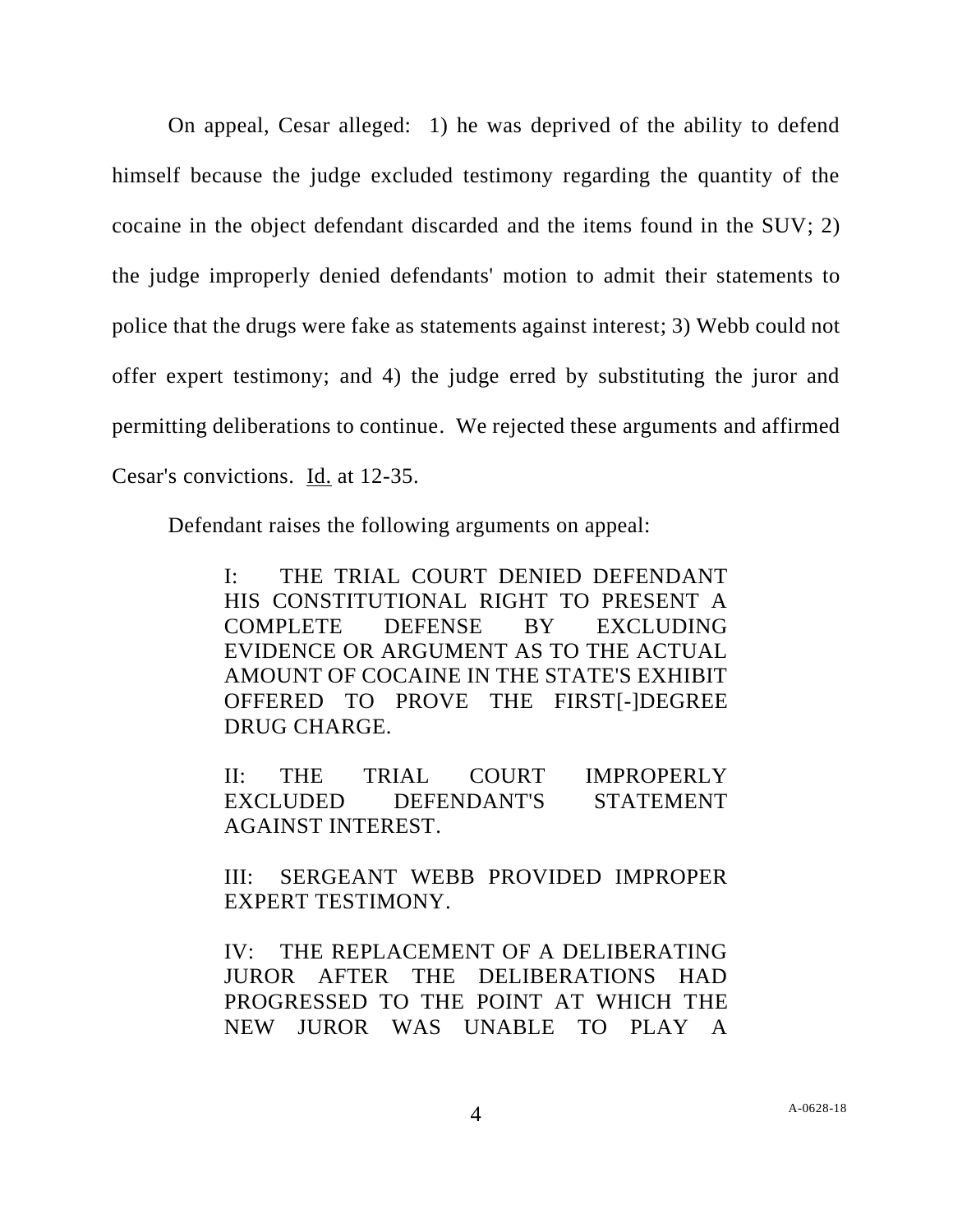MEANINGFUL ROLE DENIED DEFENDANT A FAIR TRIAL.

V: THE TRIAL COURT'S LIMITING INSTRUCTION AS TO THE JURY'S CONSIDERATION OF ITEMS NOT IN EVIDENCE WAS INSUFFICIENT TO CURE THE UNDUE PREJUDICE CAUSED BY THE DISCOVERY OF RAZOR BLADES IN DEFENDANT'S JACKET.

VI: THE TRIAL COURT WRONGFULLY DENIED DEFENDANT'S MOTION FOR A NEW TRIAL.

VII: DEFENDANT WAS DENIED HIS RIGHT OF ALLOCUTION AT THE SENTENCING HEARING, AND THE AGGREGATE SENTENCE OF SIXTEEN YEARS WITH A PAROLE DISQUALIFIER OF EIGHT YEARS IS EXCESSIVE.

Defendant's arguments in points one through five are the same as those raised in Cesar's appeal. We decline to address them again here and instead incorporate our rulings from our decision in Cesar's case. See id. at 12-19, 24-

31. We address the two remaining points.

I.

Defendant argues the prejudice resulting from the jury's discovery of the razor blades during deliberations could not be cured by the judge's limiting instruction and necessitated a new trial. We are unpersuaded.

Pursuant to Rule 3:20-1, a trial judge shall not set aside a jury verdict "as against the weight of the evidence unless, having given due regard to the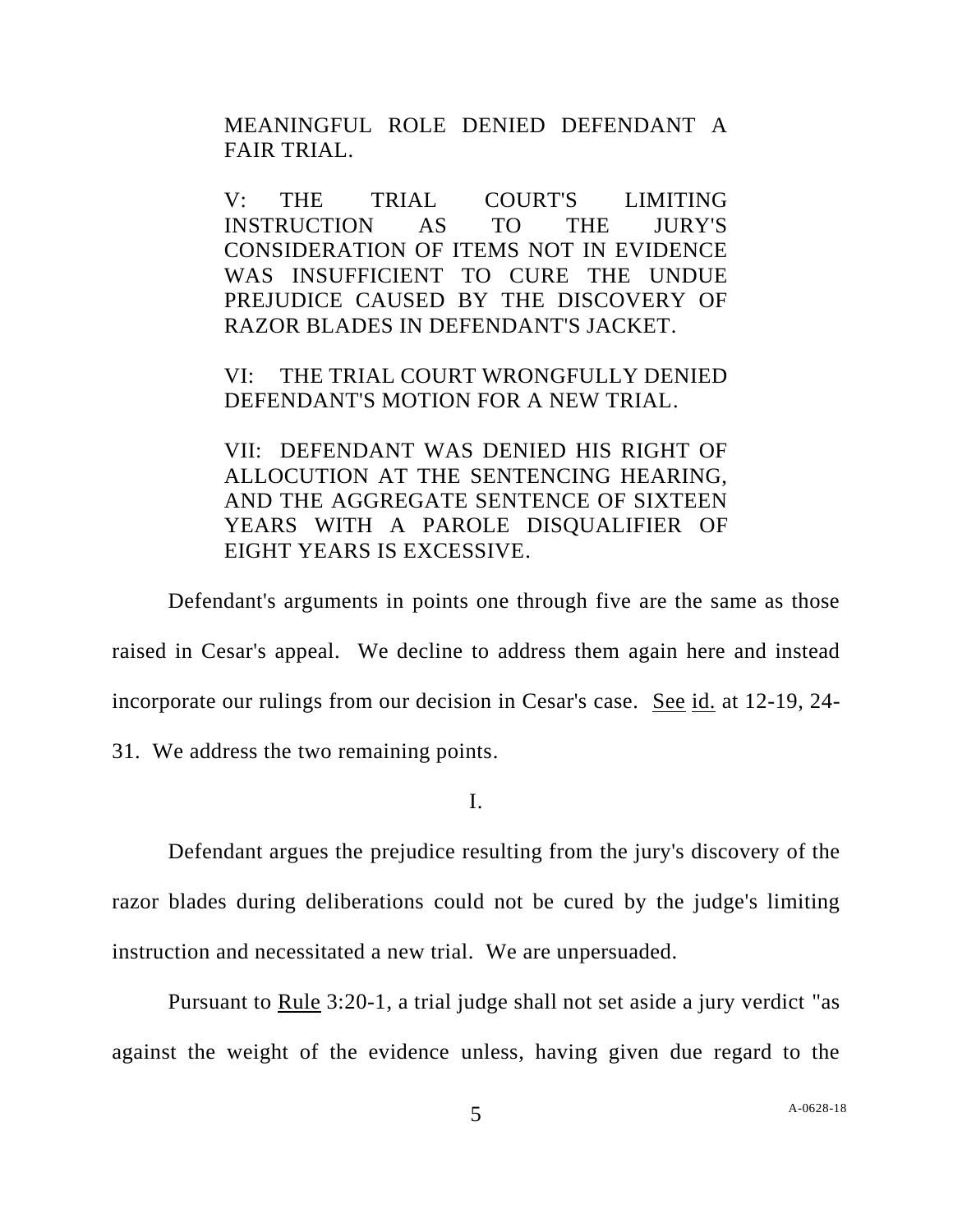opportunity of the jury to pass upon the credibility of the witnesses, it clearly and convincingly appears that there was a manifest denial of justice under the law." "The motion is decided in the court's discretion in light of the credible evidence and with deference to the trial judge's feel for the case and observation of witnesses." State v. Terrell, 452 N.J. Super. 226, 268-69 (App. Div. 2016), aff'd o.b., 231 N.J. 170 (2017).

On appeal, we apply the same standard as the trial court. State v. Brown, 118 N.J. 595, 604 (1990). However, we do not extend deference to the findings of the trial court if it "acts under a misconception of the applicable law[.]" Ibid.

The trial judge denied defendant's motion for a new trial, finding "[a]ny taint that could have resulted from the discovery of [the] razor blades during jury deliberations was cured by the limiting instruction granted by the trial court." In Cesar's appeal, he argued the motion judge erred when he denied his request for a mistrial following the discovery of the razor blades. Cesar, slip op. at 31. We discussed the limiting instruction the trial judge gave the jury at length, and concluded it was firm, clear, and prompt. Id. at 33-34. Further, the instruction "addressed any potential for undue prejudice that might arise from the discovery of the razor blades. The judge instructed the jurors that in reaching their verdict, they were only to consider evidence admitted during the trial." Id.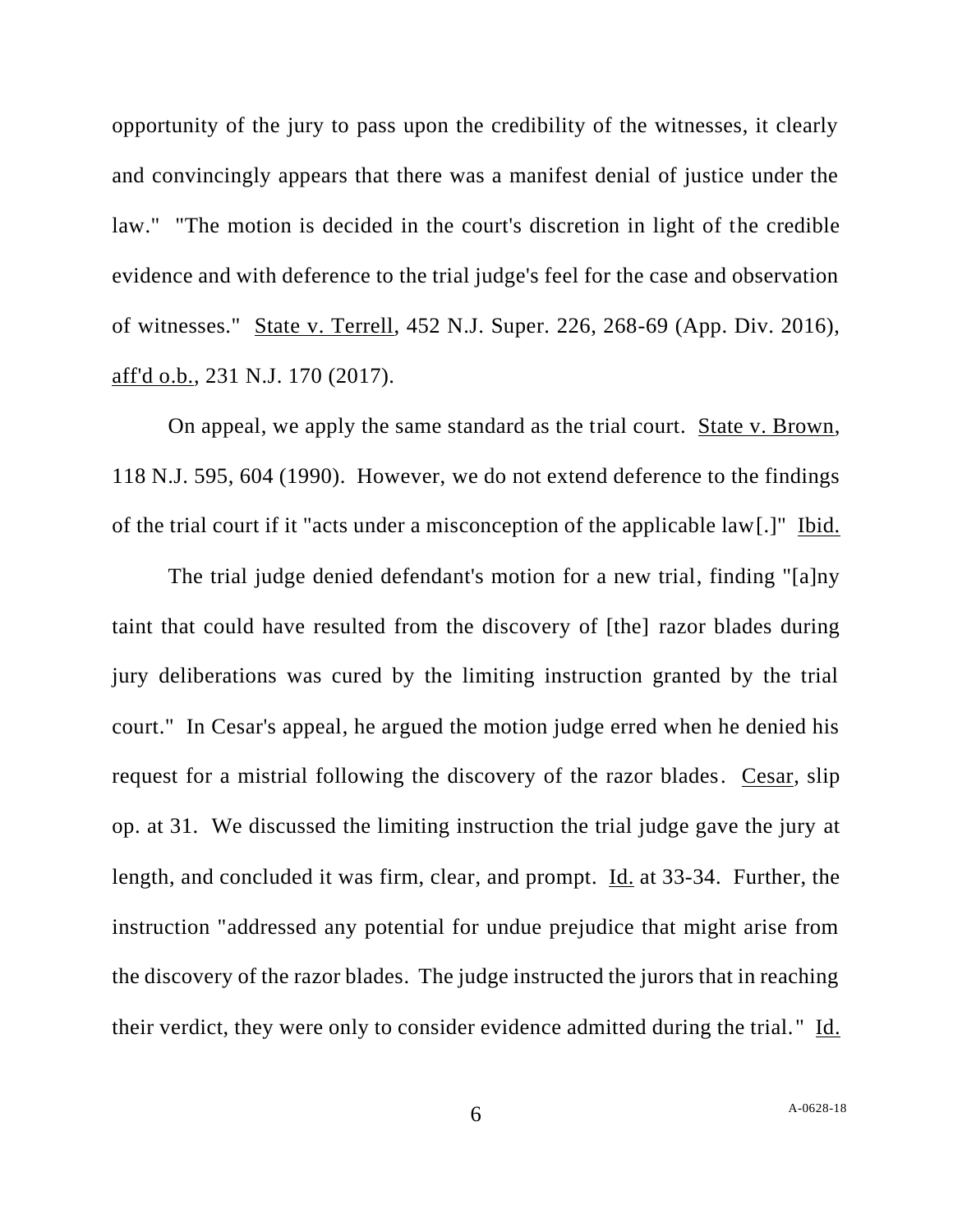at 33.

For these same reasons, we conclude the motion judge did not abuse his discretion when he denied defendant's motion for a new trial. The trial judge's instruction addressed any potential prejudice to defendant arising out of the jury's inadvertent discovery. Considering the substantial evidence of defendant's guilt, including the eyewitness who saw him discard the CDS, the CDS discovered in the vehicle, and both experts' testimony, we are unconvinced the discovery of the razor blades would clearly and convincingly lead to a manifest denial of justice requiring a new trial.

## II.

Defendant claims he was denied the right to allocution. He asserts the judge found aggravating factor N.J.S.A. 2C:44-1(a)(9), based on the supposition defendant "deserved a greater sentence due to his engagement in a conspiracy with [Cesar], a crime with which he wasn't charged." He argues the eight-year parole disqualifier was excessive because "the evidence supported [his] contention that the true intent was to distribute imitation CDS." Defendant points to Cuthbert's testimony that some of the laboratory samples tested showed a very low concentration of cocaine. He therefore contends the sentence should have been ten years with a forty-month parole disqualifier.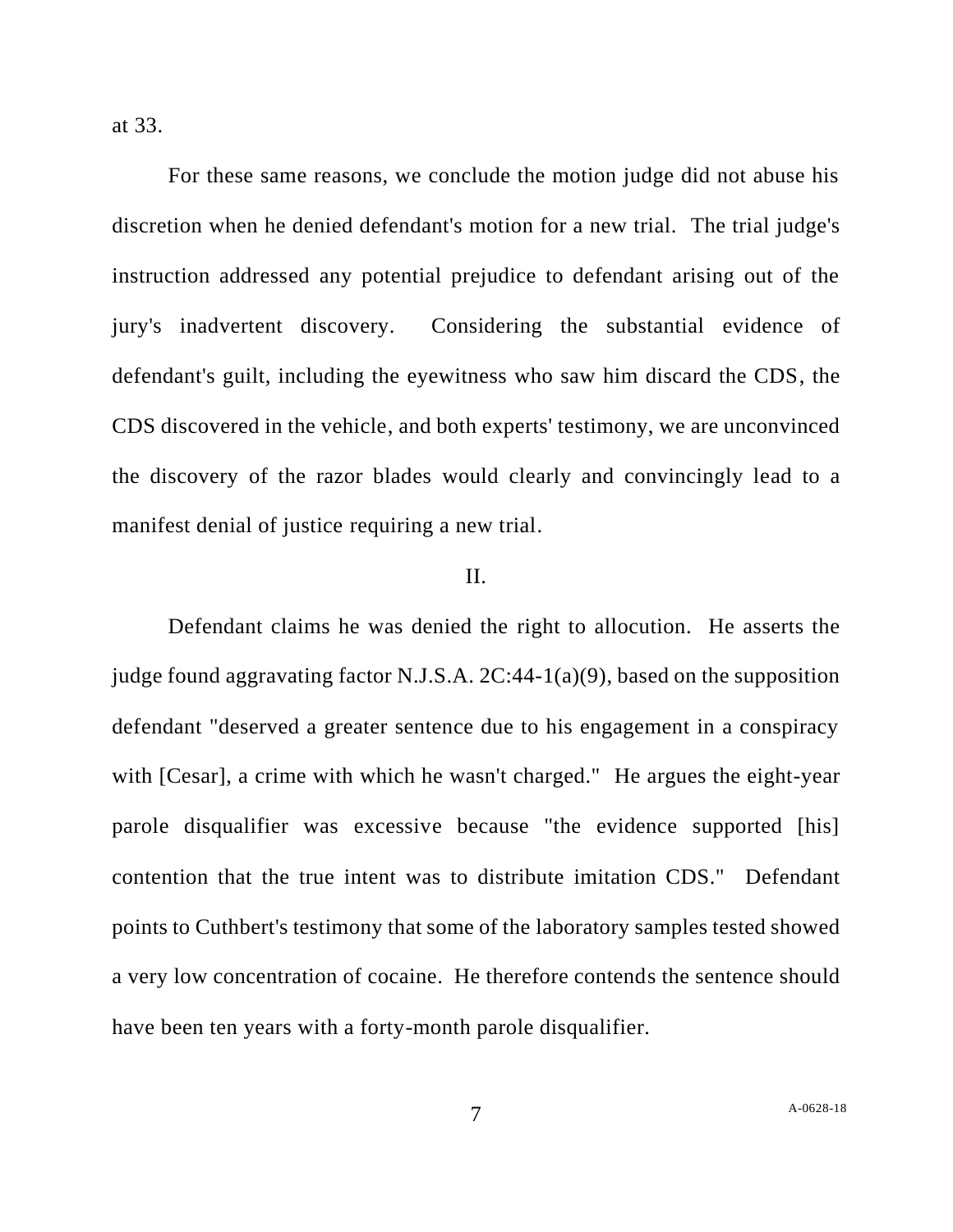Our review of a sentence is limited and subject to an abuse of discretion standard. State v. Jones, 232 N.J. 308, 318 (2018). We defer to the sentencing court's factual findings and should not "second-guess" them. State v. Case, 220 N.J. 49, 65 (2014). The deferential standard of review applies, however, "only if the trial judge follows the  $Code^{[1]}$  and the basic precepts that channel sentencing discretion.'" State v. Trinidad, 241 N.J. 425, 453 (2020) (quoting Case, 220 N.J. at 65). We will affirm unless the judge violated the sentencing guidelines, "the findings of aggravating and mitigating factors were not 'based upon competent credible evidence in the record;' or . . . 'the application of the guidelines to the facts' of the case 'shock[s] the judicial conscience.'" State v. Bolvito, 217 N.J. 221, 228 (2014) (alteration in original) (quoting State v. Roth, 95 N.J. 334, 364-65 (1984)).

Pursuant to Rule 3:21-4(b), prior to sentencing, "the court shall address the defendant personally and ask the defendant if he or she wishes to make a statement in his or her own behalf and to present any information in mitigation of punishment. The defendant may answer personally or by his or her attorney." "[W]hen a trial court fails to afford a defendant the opportunity to make an allocution, in violation of Rule 3:21-4(b), the error is structural and the matter

<sup>&</sup>lt;sup>1</sup> The New Jersey Code of Criminal Justice, N.J.S.A. 2C:1-1 to :104-9.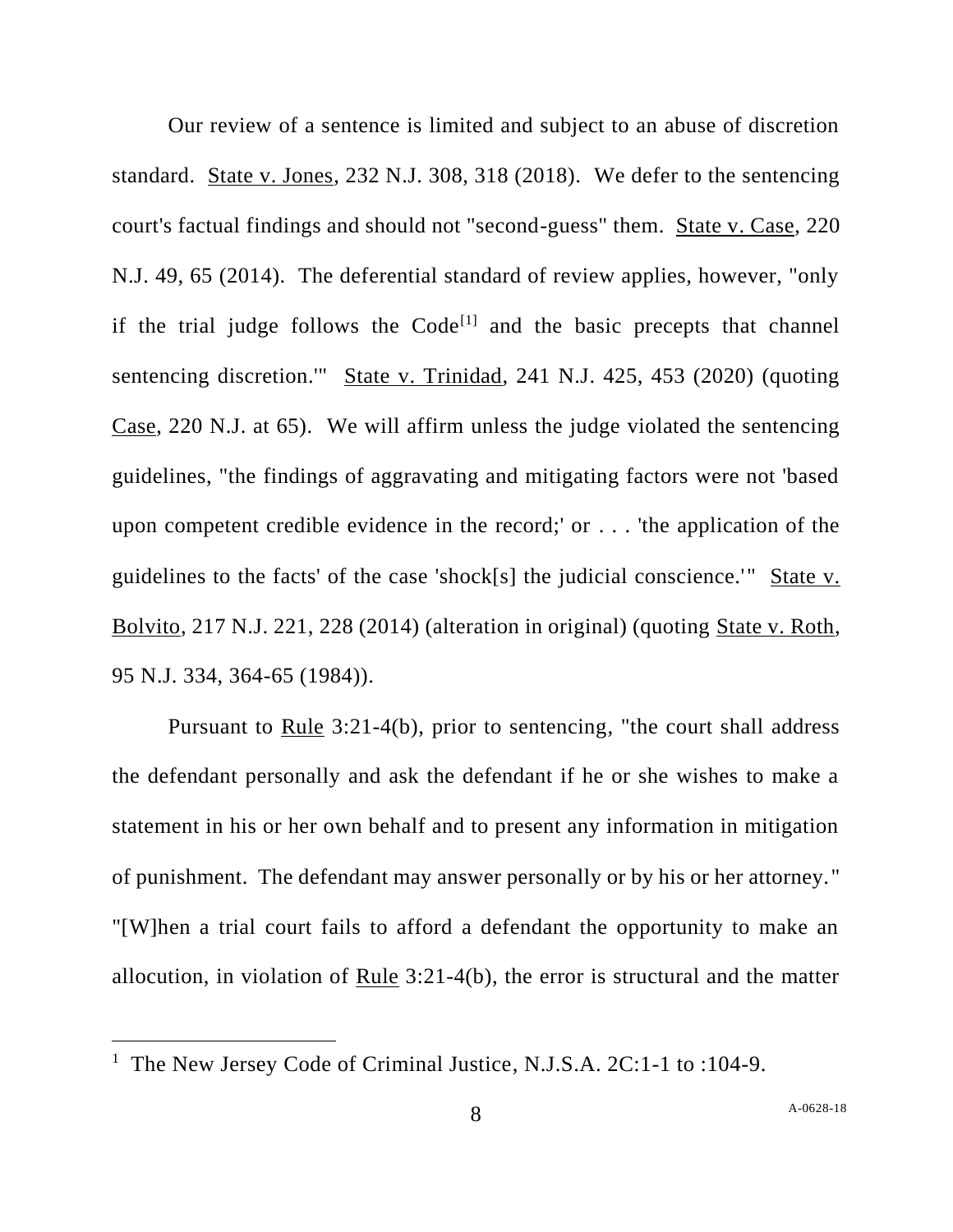must be remanded for resentencing without regard to whether there has been a showing of prejudice." Jones, 232 N.J. at 319.

The record shows defendant was afforded the right of allocution at sentencing, and he declined. Indeed, the judge stated: "I note that . . . both defense counsel have indicated . . . their clients<sup>[']</sup> intention not to speak so . . . I won't ask if they want to be heard unless something changes." Neither defendant nor his attorney objected or otherwise corrected the judge. This argument lacks merit. R. 2:11-3(e)(2).

Further, we discern no sentencing error. The judge concluded aggravating factors N.J.S.A.  $2C:44-1(a)(3)$ , (6), and (9), outweighed mitigating factor N.J.S.A. 2C:44-1(b)(11).

Regarding aggravating factor nine, the need for deterrence, the judge stated:

> It's very strong here. You can't do these things – you can't break the law. You can't think you're going to get away with it, and you can't let society think things go unpunished when . . . [the] law is broken. You need to understand it and make changes so that you don't break the law again. Society needs to feel safe that this kind of conduct . . . . Who knows, you being there might have been the only reason that that enabled . . . Cesar to actually do this plan. We didn't get into that. We didn't get into . . . what might have happened or would or could have should have. But just because you didn't drive the car doesn't mean that your presence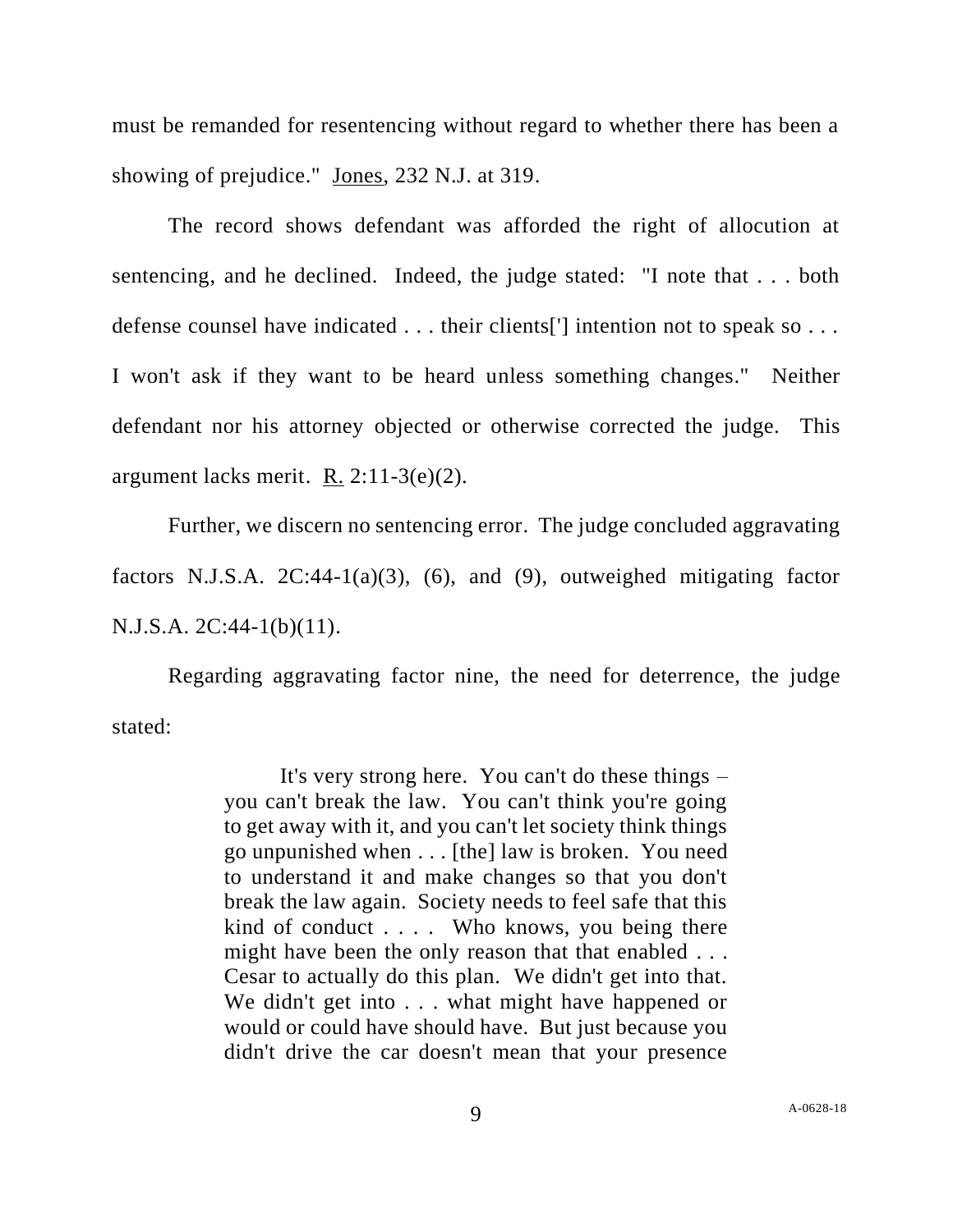didn't help enable him to be in the car, to get the car, to drive the car, to be involved in all this. You're . . . a team, and it's . . . just regrettable, all that we're talking about here.

This statement does not convince us the judge found there was a conspiracy. The judge merely explained defendant's role in the crimes committed. The judge's findings clearly addressed aggravating factor nine wherein he emphasized defendant broke the law and needed to be deterred from future criminal activity, as well as deterring others from breaking the law. See State v. Fuentes, 217 N.J. 57, 79 (2014) (noting aggravating factor nine includes general and personal deterrence considerations).

Aggravating factor three addresses "[t]he risk that the defendant will commit another offense[,]" and six addresses "[t]he extent of the defendant's prior criminal record and the seriousness of the offenses of which the defendant has been convicted[.]" N.J.S.A.  $2C:44-1(a)(3)$  and (6). These factors were supported by the credible evidence found in the record.

The judge noted defendant had a gang-related conviction and a history of substance abuse. Defendant was also on federal parole when he committed the offense here. Therefore, the risk of reoffending was present.

Defendant also had a significant prior criminal record, namely: three criminal convictions in New York and a federal conviction. The instant offense